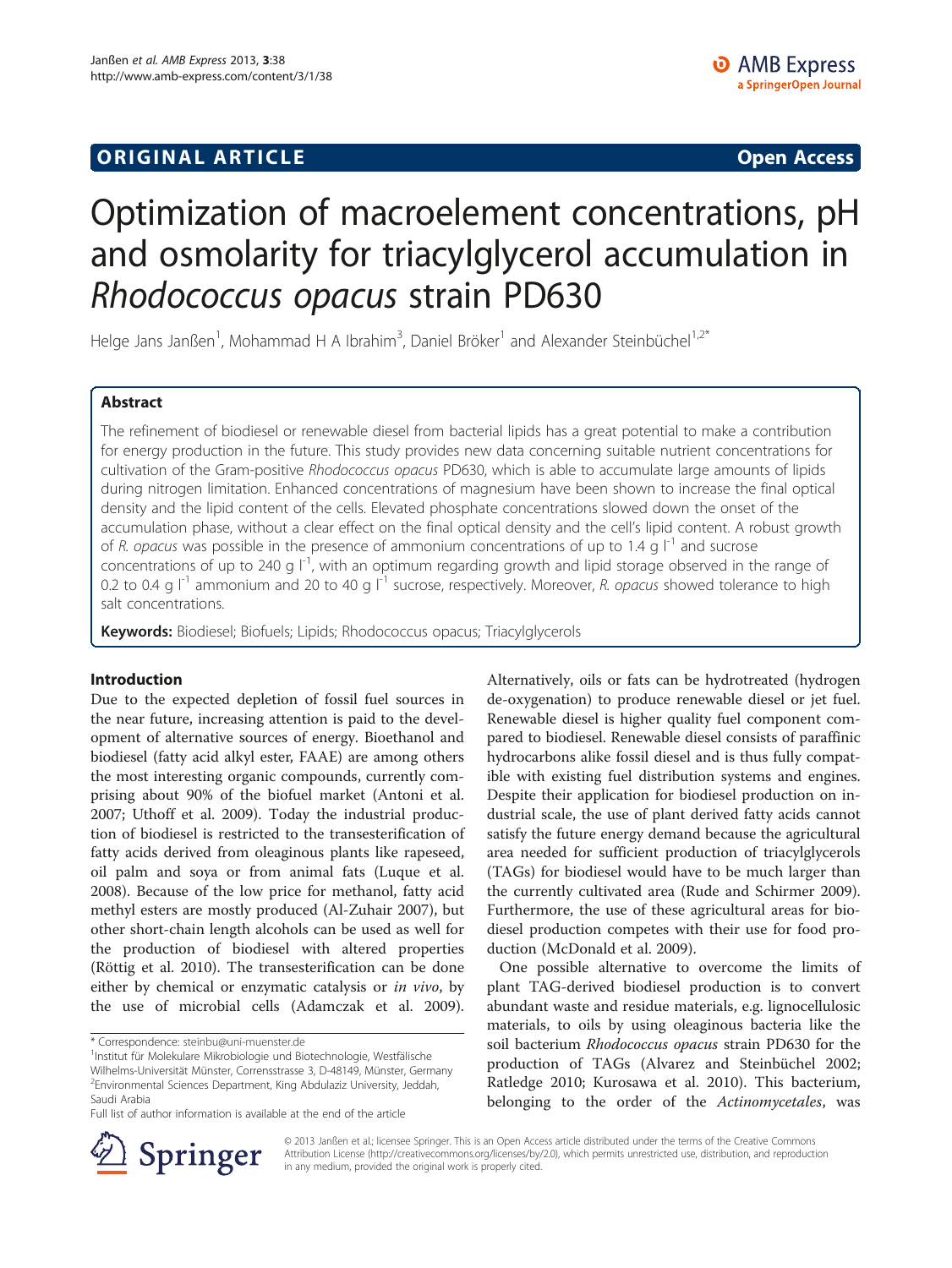shown to accumulate TAG up to 76%  $(w/w)$  of the cell dry weight when growing on gluconate, and up to 87% when growing on oleic acid as sole carbon source (Alvarez et al. [1996\)](#page-6-0). Voss and Steinbüchel [\(2001\)](#page-7-0) reported the production of TAG in 500 liter scale by fed batch fermentation of *R. opacus, yielding a cell density of 18.4 g*  $l^{-1}$  consisting of up to 38.4% TAG. Recent investigations have led to an optimized batch process, yielding a cell density of 77.6 g  $l^{-1}$  with still 38.4% TAG in a low volume Sixfors bioreactor system (Kurosawa et al. [2010\)](#page-6-0). However, a scale up of this process was not done, yet. An interesting finding was that R. opacus performed best in a medium containing 240 g  $1^{-1}$  glucose and 13.45 g  $l^{-1}$  (NH<sub>4</sub>)<sub>2</sub>SO<sub>4</sub>, even though a long *lag*-phase occurred.

Besides the capability of TAG production, many species of the genus Rhodococcus are known to have a wide substrate utilization range which enables them to grow on a variety of alkanes and aromatic compounds (Finnerty [1992\)](#page-6-0). Due to the production of surfactants like glycolipids and exopolysaccharides (Lang and Philip [1998](#page-6-0)), their cellular surface is rather hydrophobic which makes the bacteria quite tolerant to organic solvents (Na et al. [2005](#page-6-0), Hori et al. [2009\)](#page-6-0). Accordingly R. opacus strain B-4 has been shown to perform the conversion of water-immiscible chemicals much better than the rather hydrophilic bacterium Escherichia coli (Hamada et al. [2009](#page-6-0)).

The objective of our study was to investigate the nutrient requirements for TAG production with R. opacus. Besides different concentrations of the macroelements, the effect of high concentrations of magnesium ions in the medium was investigated because these ions are needed as cofactor for the acetyl-CoA carboxylase, the enzyme that is responsible for the first step in fatty acid biosynthesis (Cronan and Waldrop [2002](#page-6-0)). The results of this study will be helpful for the optimization of previously reported fermentation processes.

## Materials and methods

## Strain and media

In this study, R. opacus strain PD630 (DSMZ 44193; Alvarez et al. [1996](#page-6-0)) was investigated with regard to the production of lipids. All cultivations were carried out in mineral salts medium (Schlegel et al. [1961\)](#page-7-0) with SL6 (Pfennig [1974\)](#page-6-0) as source of trace elements. The pH was adjusted to 7.5 by the addition of NaOH. Sucrose was used as carbon source, normally in a concentration of 40 g  $1^{-1}$ . For solid media 15 g  $1^{-1}$  Bacto agar were added to the medium prior to autoclaving. However, as specified in the text, in many experiments this basic medium was modified.

Concentrations of nitrogen and phosphorus are indicated as concentrations of ammonium and phosphorus, not of the corresponding salts. For example 3.4 g  $1^{-1}$ 

phosphorus results from the addition of 1.5 g  $1^{-1}$  $KH_2PO_4$  and 4.5 g  $l^{-1}$  Na<sub>2</sub>HPO<sub>4</sub> x 2H<sub>2</sub>O. For reduced or elevated phosphorus concentrations, the ratio of the salts was kept the same.

For the calculation of the osmotic pressure (= osmolarity) of the growth medium it was assumed that all salts dissociate completely. Though this is not absolutely exact, it is sufficient for the conclusions that are drawn in this study.

## Cultivation in Erlenmeyer flasks

Precultures of 20 ml medium in 100 ml Erlenmeyer flasks equipped with baffles were inoculated with cells from a single colony of R. opacus, grown on solid medium, and were incubated for 24 h. Flask experiments were done with 50 ml medium in 250 ml Erlenmeyer flasks equipped with baffles and inoculated from the preculture to an optical density (OD) at 600 nm of 0.05. All flasks were incubated on a horizontal rotary shaker at 30°C and agitated at 105 rpm.

For the cultivation with reduced phosphate concentrations, bromothymol blue was added to the medium to a final concentration of 1 mg  $l^{-1}$ . By the addition of 1 M NaOH, the pH values of all flasks with limited phosphate were adjusted to that of the control cultures. This was done every 10 hours by comparing the color of bromothymol blue.

Growth was monitored by measuring the OD at 600 nm with a GENESYS 20 spectrophotometer (Thermo Fischer Scientific, Schwerte, Germany). Every experiment represents the mean of at least two cultivations.

## Analysis of the cellular fatty acid contents

The contents of fatty acids of the cells was analyzed by methanolysis of the lipid-containing cells and subsequent gas chromatographic analysis of the resulting fatty acid methyl esters (Brandl et al. [1988,](#page-6-0) Wältermann et al. [2000](#page-7-0)). Fatty acids of a known amount, handled in the same way, were used as standards for identification and quantification.

For determination of the fatty acid content, about 7 mg lyophilized cells were incubated at 100°C for 4 h in 2 ml chloroform and 2 ml methanol, suspended with 15%  $(v/v)$  sulfuric acid. After extraction with 1 ml water, the organic phase was taken, and 2 μl of it were analyzed after 1:20 split injection on an Agilent 6850 gas chromatograph (Agilent Technologies, Waldbronn, Germany) with a BP21 capillary column (50 m x 0.22 mm, film thickness 250 nm, SGE Analytical Science, Darmstadt, Germany). Hydrogen was used as carrier gas with a constant flow of 0.6 ml min<sup>-1</sup>. The injector and the flameionization detector (Agilent Technologies) had temperatures of 250°C and 275°C, respectively. During the run, the temperature was altered according to the following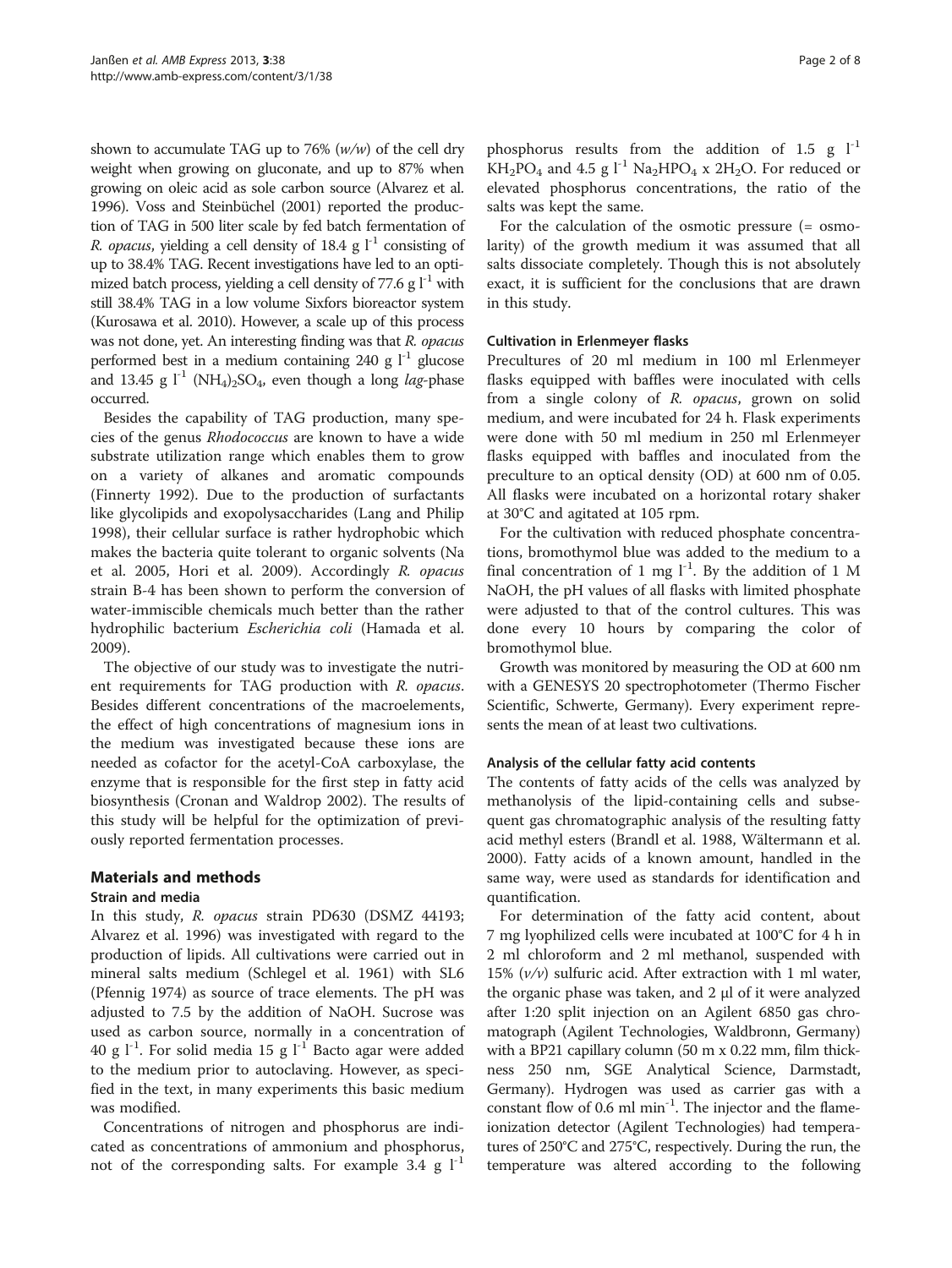<span id="page-2-0"></span>schedule: 120°C for the first 5 min, for 20 min an increase by  $3^{\circ}$ C min<sup>-1</sup> to  $180^{\circ}$ C, for 4 min an increase by  $10^{\circ}$ C min<sup>-1</sup> to 220°C which was then kept for 31 min.

## Results

#### Limitation of certain nutrients

The limitation of certain compounds in the growth medium was done to identify the importance of these nutrients for growth and TAG accumulation of R. opacus. As can be seen in Figure 1, the diminished concentrations of  $CaCl<sub>2</sub>$  and MgSO<sub>4</sub> (to 20% of the standard concentration), as of iron and the trace element solution (to 10% of the standard concentration) have only a minor effect on the final OD and the fatty acid contents. The limitation of the macroelement nitrogen (to 20% of the standard concentration) led to a drastically reduced growth but normal fatty acid contents. Contrary, the phosphorus limitation (to 20% of the standard concentration) resulted in an even higher final OD and fatty acid contents.

## Sucrose concentration

Figures [2](#page-3-0)A and B show the growth of R. opacus in presence of different sucrose concentrations. Best growth was obtained at concentrations of 20 to 40 g  $l^{-1}$ , while lower concentrations were clearly not sufficient to obtain an OD higher than 20. It is striking, that sucrose concentrations up to 240 g  $l^{-1}$  inhibited growth only slightly (Figure [2B](#page-3-0)). However, in presence of these extremely high concentrations of sucrose the cells accumulated much less lipids as can be seen in Figure [3](#page-4-0)A. With 240 g  $l^{-1}$  sucrose only 13.5% of the cellular dry weight consisted of fatty acids, whereas in presence of 20 to 40 g  $1^{-1}$  sucrose fatty acid contents amounted up to 45.1%.

#### Ammonium concentration

A crucial factor for an efficient TAG production is the concentration of ammonium in the fermentation medium. According to Figure [2C](#page-3-0), the initial growth of R. opacus in Erlenmeyer flasks is more or less identical for all tested concentrations of ammonium, up to 1.4 g  $1^{-1}$ . At low ammonium concentrations, exponential growth of the cultures stopped very early, indicating a depletion of the nitrogen source. Best growth was observed at a concentration of 0.4 g  $l^{-1}$  ammonium; under these conditions the final fatty acid content was 38.5% (Figure [3C](#page-4-0)). Lower ammonium concentrations provided slightly higher fatty acid contents, but a clearly reduced final OD. Higher concentrations of ammonium were not suitable under these conditions, leading to lower OD and fatty acid contents. Measurements of the ammonium concentrations confirmed that in cultures with up to 0.4 g  $l^{-1}$  ammonium, the nitrogen source was completely consumed, whereas in cultures with a higher initial ammonium concentration it was still available at the end of the experiment.

#### Magnesium concentration

The influence of enhanced levels of  $MgSO<sub>4</sub>$  on cell growth and lipid accumulation was investigated since magnesium ions are important cofactors. Higher magnesium concentrations might promote the accumulation of TAG, by enhancing the activity of the acetyl-CoA carb-oxylase. Figure [2](#page-3-0)D shows that R. opacus could achieve an about 35% higher OD, when cultivated in the presence of 0.51 g  $l^{-1}$  magnesium. Even in presence of 1.01 g  $l^{-1}$ , a positive effect on the cell growth was observed. However, the

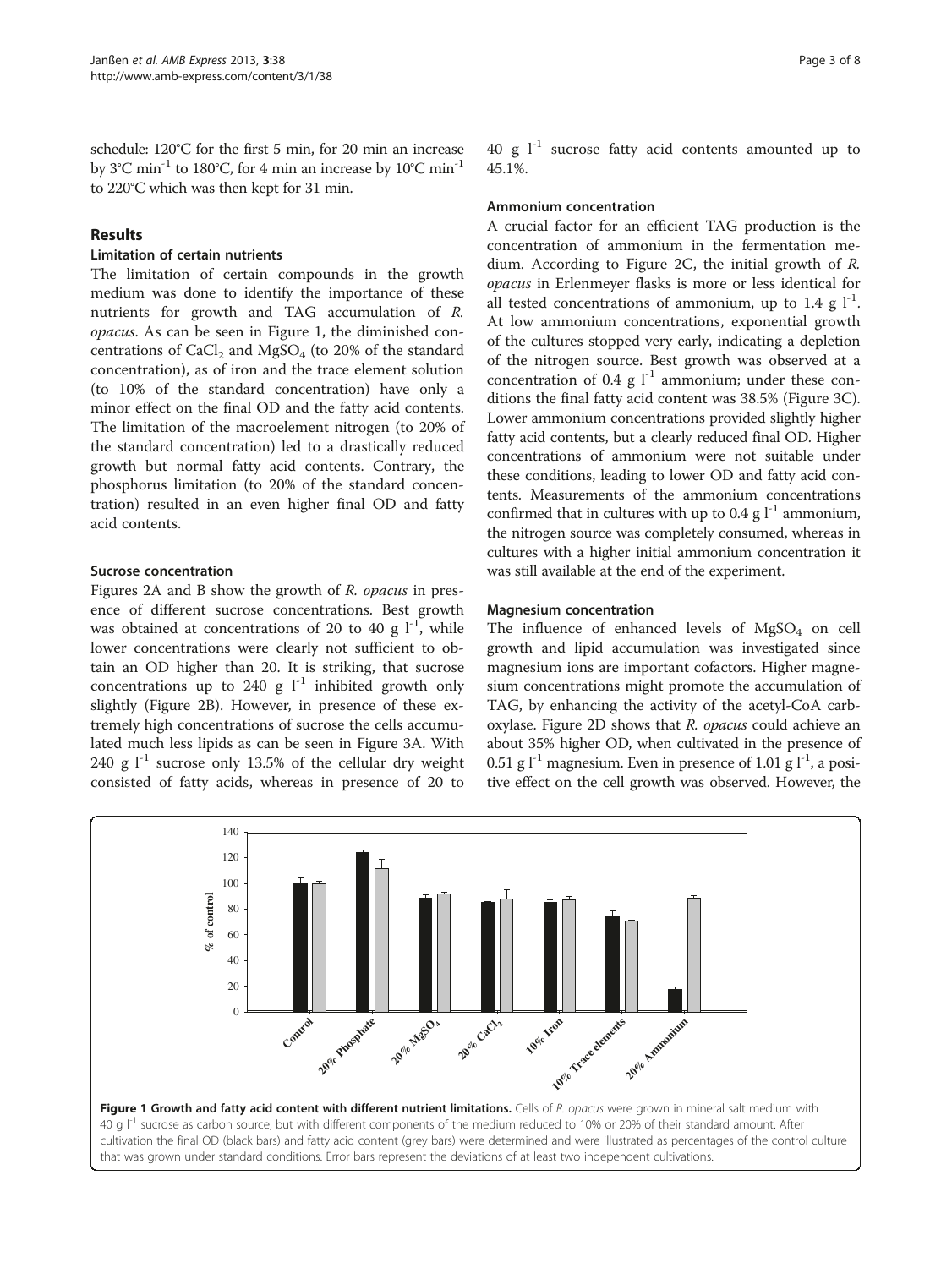<span id="page-3-0"></span>Janßen et al. AMB Express 2013, 3:38 Page 4 of 8 http://www.amb-express.com/content/3/1/38



 $\Delta$  1.01 g |<sup>-1</sup> magnesium **E**: • 3.4 g |<sup>-1</sup> phosphate ,  $\circ$  6.8 g |<sup>-1</sup> phosphate,  $\nabla$  13.6 g |<sup>-1</sup> phosphate. **F**: The cultivations were started at an initial pH value of ● 6.8, ○ 7.1, ▼ 7.4, Δ 7.7, ■ 8.0 G: Addition of NaCl to get an osmotic concentration of ● 230 mOsm l<sup>-1</sup>, ○ 450 mOsm l<sup>-1</sup>, ▼ 800 mOsm l<sup>-1</sup> <sup>1</sup> H: Addition of NaCl to reach an osmolarity of  $\bullet$  1200 mOsm  $\Gamma^1$ ,  $\circ$  1600 mOsm  $\Gamma^1$ ,  $\blacktriangledown$  2000 mOsm  $\Gamma^1$ . Error bars represent the deviations of at least two independent cultivations.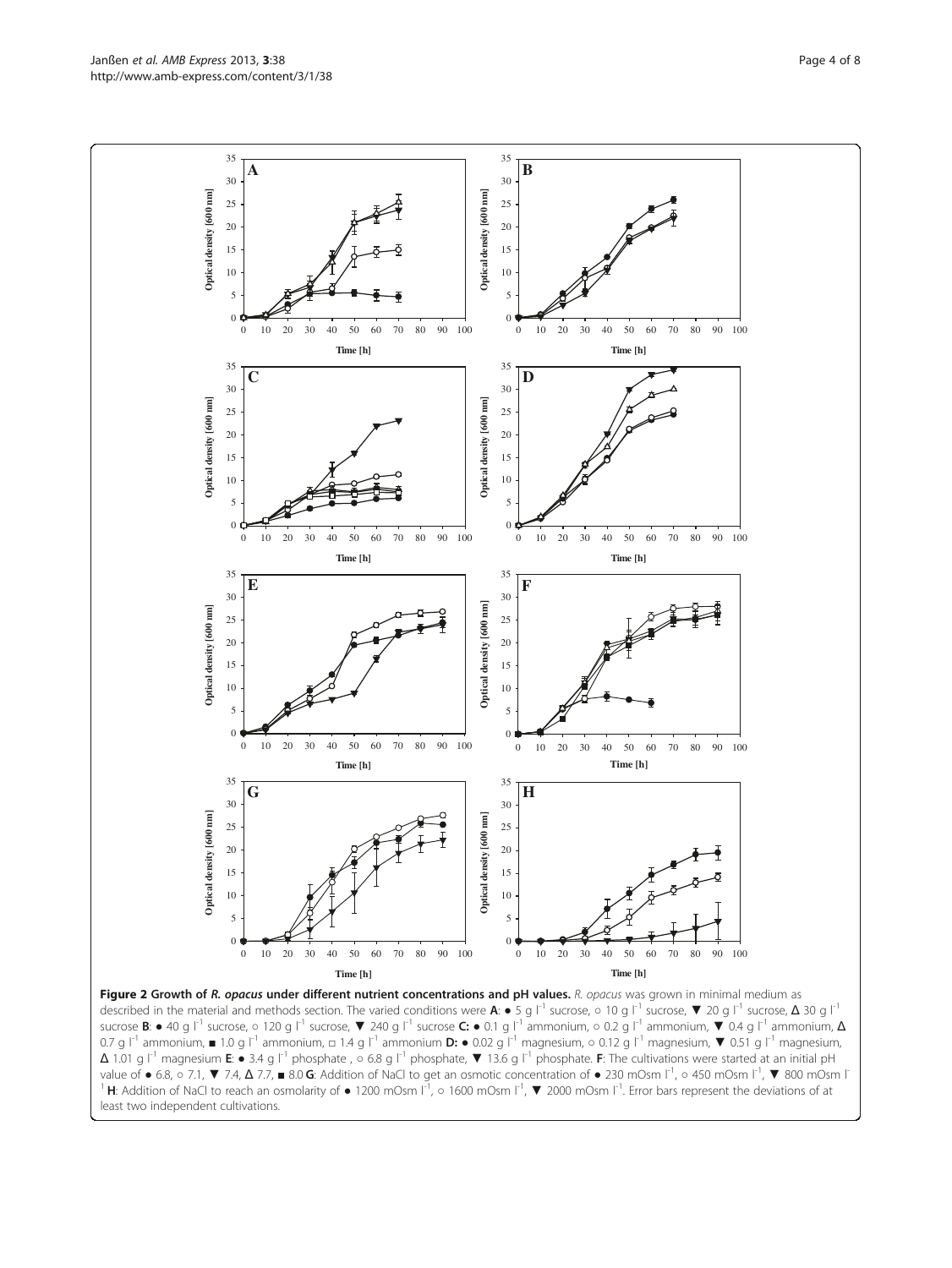<span id="page-4-0"></span>

lipid content of the cells on 1.01 g  $l^{-1}$  was slightly reduced in comparison to the control (Figure 3B). In an additional experiment the concentration of magnesium ions was increased by the addition of  $MgCl<sub>2</sub>$  instead of  $MgSO<sub>4</sub>$  (data not shown). Both, cell growth and the fatty acid content, were very similar to the experiment with  $MgSO_4$ , yielding a maximal optical density with 0.51 g  $l^{-1}$  and a maximum in fatty acid synthesis with 0.12 g  $l<sup>1</sup>$  magnesium, added as  $MgCl<sub>2</sub>$ .

## Phosphate concentration

During the limitation experiments a positive effect on growth and fatty acid accumulation has been shown for 5-times reduced phosphate concentrations. Higher

concentrations of phosphate (6.8 and 13.6 g  $l^{-1}$  phosphate) still enable fatty acid synthesis, of amounts that are comparably high as in the basic medium (Figure 3D). However, in the cultures with the highest amount of phosphate, a long lag-phase was observed which ranged from 30 and 50 hours of cultivation (Figure [2E](#page-3-0)).

#### pH value

Growth and TAG storage of R. opacus were similar at initial pH values between 7.1 and at least 8. A lower initial pH impaired both, the final OD and the fatty acid content (Figures [2F](#page-3-0) and 3E). A measurement of the pH values after 32 hours showed a strong decrease, with a pH of 4.2 in the case of the culture that was started at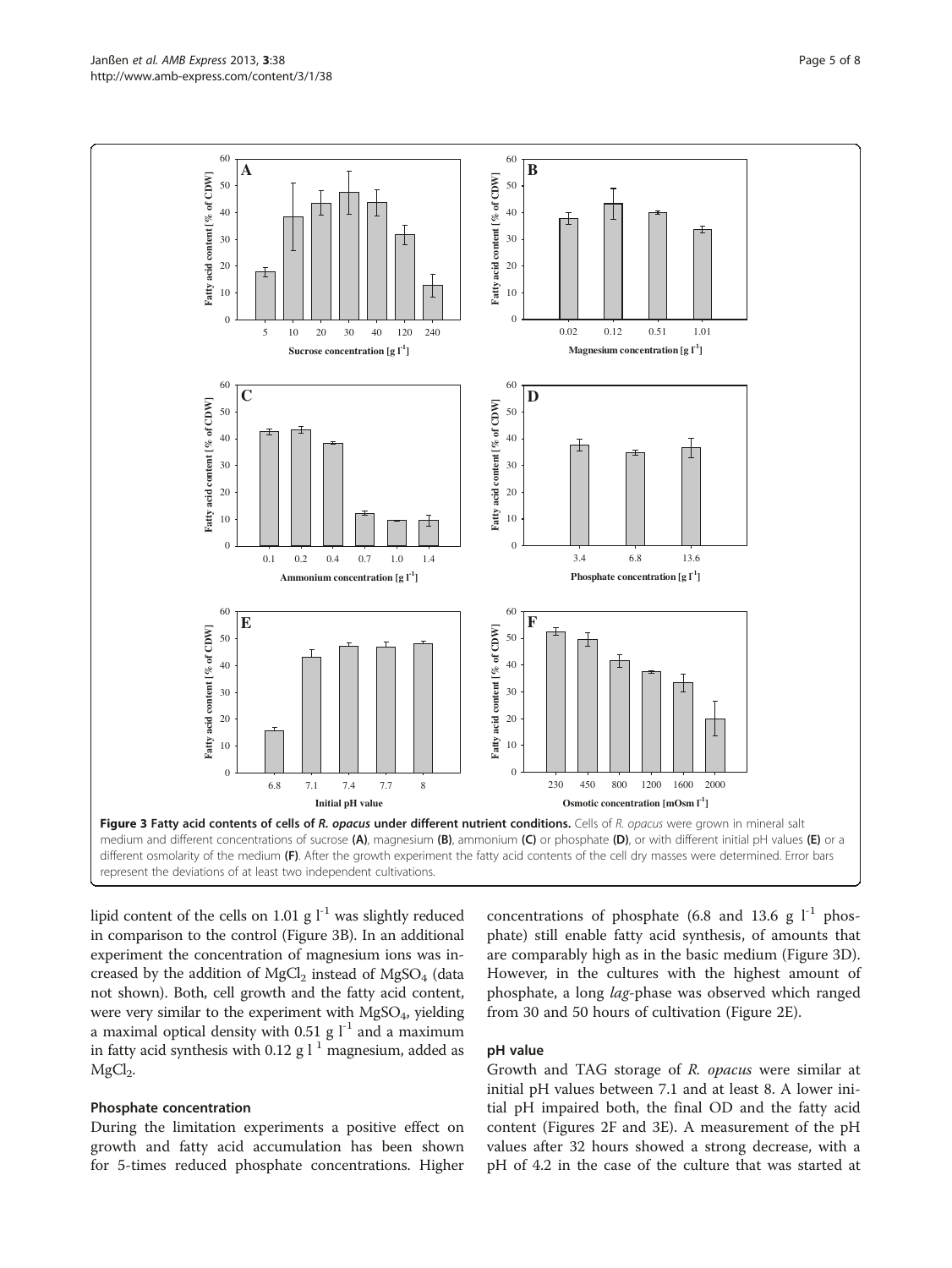pH 7.1 and pH values of 5.3, 6.2, 6.4 and 6.6 for the other cultures. The latter ones showed a typical growth and storage behavior in the following hours.

#### **Osmolarity**

Concerning the tolerance of osmotic pressure, R. opacus showed good growth and fatty acid synthesis in liquid media with up to 1600 mOsm  $l^{-1}$ , but the final OD as well as the final fatty acid content decreased successively in growth media with osmolarities higher than  $450$  mOsm  $1^{-1}$ (Figures [2](#page-3-0)G, H and [3F](#page-4-0)). At an osmotic concentration above 1600 mOsm  $l^{-1}$ , only very slow growth occurred. In all cultures the initial *lag*-phase was shorter than 10 hours and the differences in the growth behavior result solely from different growth rates

#### **Discussion**

The experiments concerning the sucrose concentration showed best growth and fatty acid production in a range of 20 to 40 g  $I<sup>-1</sup>$  (Figures [2A](#page-3-0) and B). Lower as well as higher concentrations led in flask experiments to a decrease of accumulation. The culture that was grown in presence of 240 g  $l^{-1}$  sucrose stored even less fatty acids than the culture grown in presence of  $5 \text{ g} l^{-1}$  though at the latter concentration all carbon was depleted during the exponential growth phase. Due to the very low growth inhibition of sucrose even at concentrations as high as 240 g  $l^{-1}$ , it seems unlikely that the bacterial metabolism is strongly affected. Moreover, the growth behavior of the culture containing 240 g  $l^{-1}$  sucrose (840 mOsm  $l^{-1}$  of the complete medium) is very similar to the growth in medium with an osmotic concentration of 800 mOsm  $l^{-1}$ (compare Figures [2](#page-3-0)B and G), so that the negative effect of high sucrose concentrations seems to be due to the enhanced osmotic pressure. Tolerance towards comparably high sucrose concentrations has also been shown in other organisms, for example in Bacillus sp. or in Saccharomyces cerevisiae (Belghith et al. [2012;](#page-6-0) Ando et al. [2006\)](#page-6-0).

The tolerance of high sucrose concentrations is interesting also with regard to the report of (Kurosawa et al. [2010](#page-6-0)), who showed that the tolerance towards high glucose concentrations was paralleled by a long lag-phase, which could be reduced only by larger sizes of the inocula. A possible explanation for this different behavior is that sucrose belongs to the compatible solutes, while glucose potentially interferes with the bacterial metabolism. Additionally, the osmotic concentration of the defined medium with 240 g  $l^{-1}$  glucose and 13.4 g  $l^{-1}$  (NH<sub>4</sub>)  $2$ SO<sub>4</sub> (Kurosawa et al. [2010\)](#page-6-0) amounts to 1600 mOsm  $1^{-1}$ and according to our data is at the limit of an acceptable growth rate.

Altering the ammonium concentration in flask experiments caused strong differences in the final OD. However, in the first 30 hours of cultivation only the cultures

with ammonium concentrations lower than 0.4 g  $1^{-1}$ showed reduced growth, while concentrations of up to 1.4 g  $l^{-1}$  seemed not to be growth limiting (Figure [2C](#page-3-0)). Concerning the final fatty acid concentration there is a clear difference between the cultures that contain up to 0.4 g  $l^{-1}$  ammonium and the cultures with higher concentrations. This difference is easily explained by the fact that the cultures with low fatty acid concentration have not consumed the nitrogen in the medium, and consequently the fatty acid accumulation as TAG was not induced. In the cultures with a reduced ammonium concentration, the final OD correlated with the ammo-nium concentration (Figures [1](#page-2-0) and [2](#page-3-0)C). With 0.4 g  $1^{-1}$ , an OD of 24 was reached, while 0.2 g  $l^{-1}$  and 0.1 g  $l^{-1}$  led to final ODs of about 12 and 6. Growth with only 20% of the standard concentration of ammonium (0.07 g  $1^{-1}$ , provided as 0.2 g  $l^{-1}$  NH<sub>4</sub>Cl) gave a final OD of 20% of the control experiment. Thus it seems reasonable that the differences in the final OD can be explained either by a reduced cell growth, caused by too low ammonium concentrations, with normal fatty acid production or by a maximal cell growth but without a significant fatty acid production in the case of ammonium concentrations higher than 0.4 g  $l^{-1}$ .

It was shown that the final OD of R. opacus was positively affected by high concentrations of both,  $MgSO<sub>4</sub>$  or  $MgCl<sub>2</sub>$  (Figure [2](#page-3-0)D). In comparison with the good growth and fatty acid synthesis of R. opacus under reduced  $MgSO<sub>4</sub>$  concentrations (Figure [1\)](#page-2-0), it is obvious that the sulfate concentration (0.08 g  $1^{-1}$  in the basic medium and 0.02 g  $l^{-1}$  under reduced conditions) is not limiting in the flask experiments and the higher OD with additional  $MgSO<sub>4</sub>$  is caused by the magnesium ions. The fatty acid content and profile were not significantly altered, but the accumulation appeared to be enhanced in the presence of 0.12 g  $l^{-1}$  and 0.51 g  $l^{-1}$  magnesium and slightly decreased in the presence of higher magnesium concentrations in the culture medium. A continued cell division of R. opacus during the nitrogen limitation can be ruled out since the lack of nitrogen limits the DNA replication and protein biosynthesis. However, it is possible that the higher OD reflects a continued cell elongation in presence of enhanced magnesium concentrations, which might be due to an ongoing membrane synthesis.

The small differences in TAG storage between the control and 5-times reduced or up to 50-times increased magnesium concentrations indicate that the availability of magnesium ions as cofactor for fatty acid synthesis was sufficient under all tested conditions or had only a minor effect. The osmotic concentration of the growth medium in these experiments was in the range of 253 to  $376$  mOsm  $l^{-1}$  and thus should not be the cause for the observed differences in final OD and fatty acid content (compare with Figure [2G](#page-3-0)).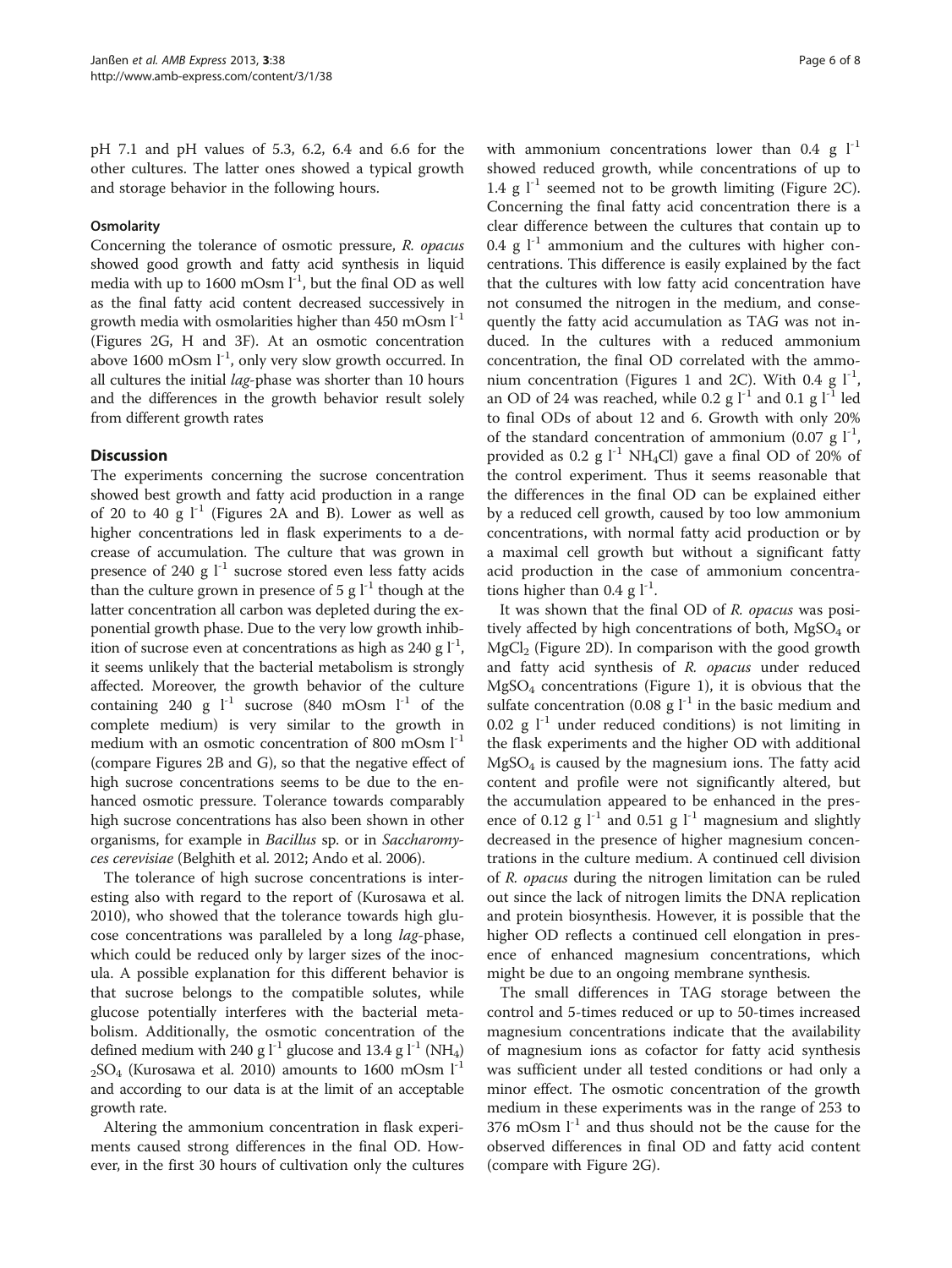<span id="page-6-0"></span>In the limitation experiments, a reduction of the phosphate concentration led to a 20% increase in OD and a 10% increase in fatty acid content. Since a reduction of the phosphate concentration severely decreased the buffer capacity of the medium, the pH was manually adjusted to that of the control culture. Without this pH adjustment, the final OD and fatty acid content were very low and similar to a culture with an initial pH of 6.8 (Figure [2](#page-3-0)F), which is probably due to a rapid decrease of the pH value (data not shown). In the following experiments, enhanced levels of phosphate (2- and 4 times of the standard concentration) were investigated to enhance the buffer capacity, but were not found to be suitable to improve cell growth or fatty acid accumulation. In fact, the growth rate in the first 40 hours was reduced, and the onset of TAG storage (marked by a second increase in OD between 40 and 70 hours; see Figure [2](#page-3-0)E) was delayed in the cultures with the highest phosphate concentration. Since the osmotic concentration of the cultures with 13.6 g  $l^{-1}$  phosphate (450 mOsm  $l^{-1}$ ) is about the same as in the cultures with 120 g  $l^{-1}$  sucrose concentration (488 mOsm  $l^{-1}$ ; Figure [2](#page-3-0)B) and the cultures containing NaCl to get an osmotic concentration of 450 mOsm  $l^{-1}$  (Figure [2G](#page-3-0)), the delay in growth should not be caused by the enhanced osmotic concentration.

A possible reason for the slower growth rate and delay in accumulation could be a regulatory role of the phosphate ions. In E. coli it has been shown that phosphate concentrations above 37 mM (equal to 3.5 g  $1^{-1}$ ) trigger the maintenance of cellular viability in the stationary phase (Schurig-Briccio et al. [2008](#page-7-0)), and in Clostridium perfringens the phosphate concentration influences the onset of sporulation (Philippe et al. 2006). In R. opacus the intracellular phosphate concentration could be involved in determining the energy status and thus inhibit the TAG synthesis.

Flask experiments with different initial pH values have shown that a good fatty acid production is possible when the initial pH is in the range of 7.1 to 8 (Figure [3](#page-4-0)E). In the first 32 hours, a strong decrease of the pH was observed, and the main fatty acid biosynthesis in the flask experiments seems to occur at a pH higher than 5. Lower pH values, as in the culture with an initial pH of 6.8 are not suitable for a continued growth or fatty acid accumulation (Figures [2](#page-3-0)F and [3](#page-4-0)E).

Overall this study provided further insights in the nutritional requirements of the lipid producing bacterium R. opacus. The results can be used for the optimization of the fermentation process in stirred tank reactors with the aim to produce high amounts of fatty acids as an alternative source for biodiesel or renewable diesel. In this regard the high salt tolerance is of importance, since the addition of strong acids or bases for a pH control during fermentation leads to an increase of the osmotic pressure of the medium.

#### Competing interests

The authors declare that they have no competing interests.

#### Acknowledgement

We thank NESTE OIL for financial support of this study. We acknowledge support by Deutsche Forschungsgemeinschaft and Open Access Publication Fund of University of Muenster

#### Author details

1 Institut für Molekulare Mikrobiologie und Biotechnologie, Westfälische Wilhelms-Universität Münster, Corrensstrasse 3, D-48149, Münster, Germany. <sup>2</sup> Environmental Sciences Department, King Abdulaziz University, Jeddah, Saudi Arabia. <sup>3</sup>Natural and Microbial Products Chemistry Department, Pharmaceutical & Drugs Industries Research Division, National Research Centre, Dokki, Egypt.

#### Received: 3 June 2013 Accepted: 12 July 2013 Published: 15 July 2013

#### References

- Adamczak M, Bornscheuer UT, Bednarski W (2009) The application of biotechnological methods for the synthesis of biodiesel. Eur J Lipid Sci Technol 111:808–813
- Alvarez HM, Steinbüchel A (2002) Triacylglycerols in prokaryotic microorganisms. Appl Microbiol Biotechnol 60:367–376
- Alvarez HM, Mayer F, Fabritius D, Steinbüchel A (1996) Formation of intracytoplasmic lipid inclusions by Rhodococcus opacus strain PD630. Arch Microbiol 165:377–386
- Al-Zuhair S (2007) Production of biodiesel: possibilities and challenges. Biofuels, Bioprod Biorefin 1:57–66
- Ando A, Tanaka F, Murata Y, Takagi H, Shima J (2006) Identification and classification of genes required for tolerance to high-sucrose stress revealed by genome-wide screening of Saccharomyces cerevisiae. FEMS Yeast Res 6:249–267
- Antoni D, Zverlov VV, Schwarz WH (2007) Biofuels from microbes. Appl Microbiol Biotechnol 77:23–35
- Belghith KS, Dahech I, Belghith H, Mejdoub H (2012) Microbial production of levansucrase for synthesis of fructooligosaccharides and levan. Int J Biol Macromol 50:451–458
- Brandl H, Goss RA, Lenz RW, Fuller RC (1988) Pseudomonas oleovorans as a source of poly(β-hydroxyalkanoates) for potential applications as biodegradable polyesters. Appl Environ Microbiol 54:1977–1982
- Cronan JE Jr, Waldrop GL (2002) Multi-subunit acetyl-CoA carboxylases. Prog Lipid Res 41:407–435
- Finnerty WR (1992) The biology and genetics of the genus Rhodococcus. Annu Rev Microbiol 46:193–218
- Hamada T, Maeda Y, Matsuda H, Sameshima Y, Honda K, Omasa T, Kato J, Ohtake H (2009) Effect of cell-surface hydrophobicity on bacterial conversion of water-immiscible chemicals in two-liquid-phase culture systems. J Biosci Bioeng 108:116–120
- Hori K, Kobayashi A, Ikeda H, Unno H (2009) Rhodococcus aetherivorans IAR1, a new bacterial strain synthesizing poly(3-hydroxybutryrate-co-3 hydroxyvalerate) from toluene. J Biosci Bioeng 107:145–150
- Kurosawa K, Boccazzi P, De Almeida NM, Sinskey AJ (2010) High-cell-density batch fermentation of Rhodococcus opacus PD630 using a high glucose concentration for triacylglycerol production. J Biotechnol 147:212–218
- Lang S, Philip JC (1998) Surface-active lipids in Rhodococci. Antonie Van Leeuwenhoek 74:59–70
- Luque R, Herrero-Davila L, Campelo JM, Clark JH, Hidalgo JM, Luna D, Marinas JM, Romero AA (2008) Biofuels: A technological perspective. Energy Environ Sci 1:542–564
- McDonald RI, Fargione J, Kiesecker J, Miller WM, Powell J (2009) Energy sprawl or energy efficiency: Climate policy impacts on natural habitat for the United States of America. PLoS One 4:e6802
- Na K-S, Kuroda A, Takiguchi N, Ikeda T, Ohtake H, Kato J (2005) Isolation and characterization of benzene-tolerant Rhodococcus opacus strains. J Biosci Bioeng 99:378–382
- Pfennig N (1974) Rhodopseudomonas globiformis sp. n. a new species of the Rhodospirillaceae. Arch Microbiol 100:197–106
- Philippe VA, Méndez MB, Huang IH, Orsaria LM, Sarker MR, Grau RR (2006) Inorganic phosphate induces spore morphogenesis and enterotoxin